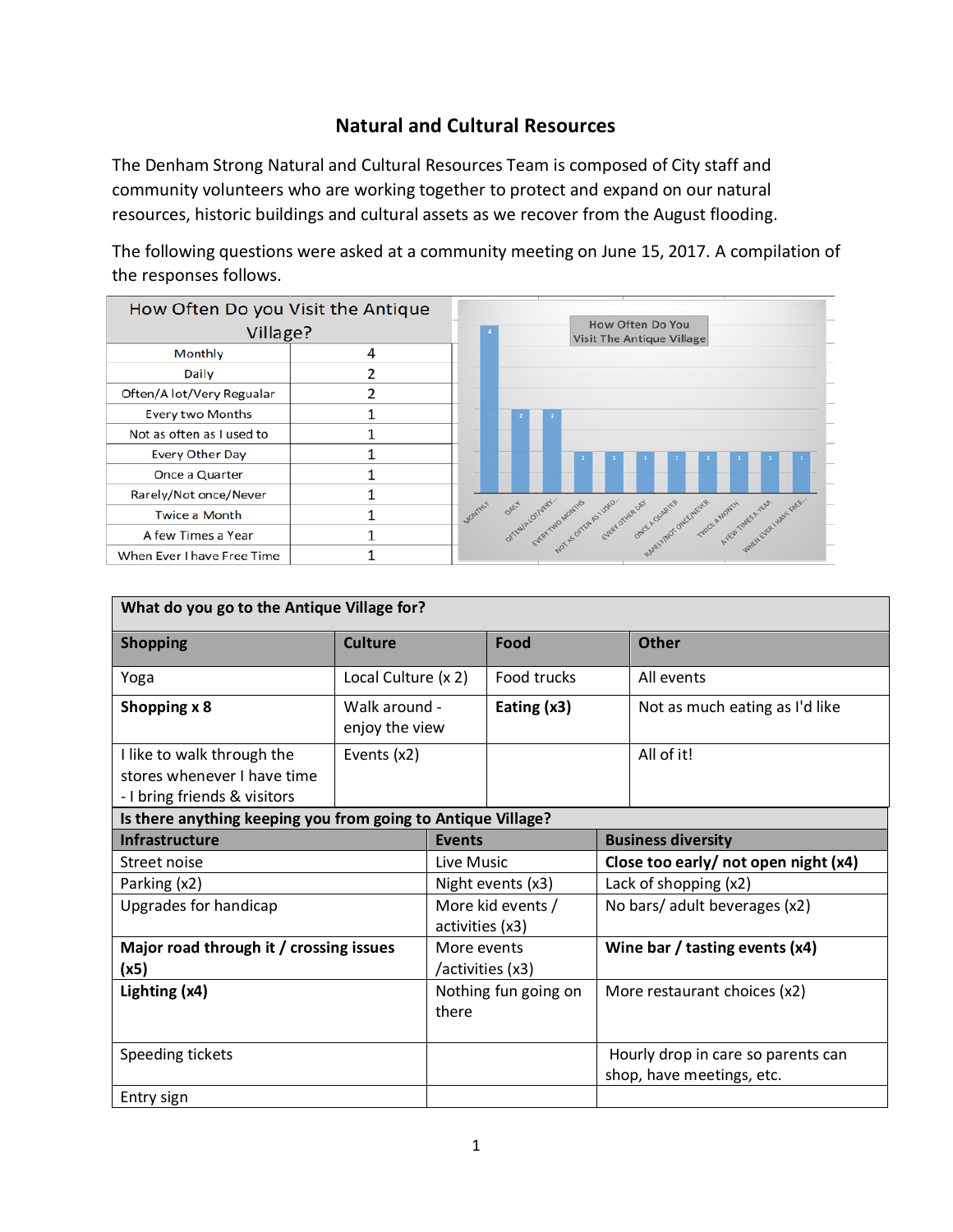| <b>Shops/Activities</b><br><b>Music</b><br><b>Lighting</b><br><b>Walkways</b><br>Food<br><b>Other</b><br>Multicultural shops<br><b>Street lights</b><br>Crosswalks<br>Live After Five! Music,<br><b>Restaurants</b><br>Expand and<br>Mattie St.!1<br>develop<br>x <sub>5</sub><br>that<br>x <sub>5</sub><br>vehicles<br>Fairhope<br>will abide<br>by<br><b>Sidewalks</b><br>Farmers<br>New activities<br><b>Better</b><br>Music groups, bands,<br>Something like<br><b>Perkins Rowe</b><br>lighting for<br>x <sub>2</sub><br>markets<br>nighttime<br>events<br>More block parties<br>Elevated<br><b>Diverse</b><br>Trolley to<br>Antique<br>Live Music, more<br>lighting to<br>community activities,<br>Antique Village<br>restaurants<br><b>Cross</b><br>from Bass Pro -<br>walks at<br>bakery, toy store<br>promote<br>(x2)<br>economic<br>each Blvd.<br>- (1) Ease traffic<br>development<br>Range is a<br>$(2)$ Draw<br>visitors to both<br>(x2)<br>state<br>highway,<br>areas that may<br>not go<br>we cannot<br>otherwise<br>paint a<br>cross walk,<br>so elevate<br>them.<br>Youth activities (x 3)<br>Elevated<br><b>Better</b><br>Bring back concerts @<br>Bike trails,<br>quality<br>Train Station, high school,<br>canoeing<br>Crosswalks<br>etc. Start @ City Bank<br>opportunities<br>restaurants<br>Water<br>Music/galleries/bars/(think<br>Re-do hot<br>Upscale<br>3rd street in BR)<br>park/activities/fountain<br>restaurants<br>springs | What else would you like to see in the Antique Village |  |  |      |  |  |  |
|-----------------------------------------------------------------------------------------------------------------------------------------------------------------------------------------------------------------------------------------------------------------------------------------------------------------------------------------------------------------------------------------------------------------------------------------------------------------------------------------------------------------------------------------------------------------------------------------------------------------------------------------------------------------------------------------------------------------------------------------------------------------------------------------------------------------------------------------------------------------------------------------------------------------------------------------------------------------------------------------------------------------------------------------------------------------------------------------------------------------------------------------------------------------------------------------------------------------------------------------------------------------------------------------------------------------------------------------------------------------------------------------------------------------------------------------------------------|--------------------------------------------------------|--|--|------|--|--|--|
|                                                                                                                                                                                                                                                                                                                                                                                                                                                                                                                                                                                                                                                                                                                                                                                                                                                                                                                                                                                                                                                                                                                                                                                                                                                                                                                                                                                                                                                           |                                                        |  |  |      |  |  |  |
|                                                                                                                                                                                                                                                                                                                                                                                                                                                                                                                                                                                                                                                                                                                                                                                                                                                                                                                                                                                                                                                                                                                                                                                                                                                                                                                                                                                                                                                           |                                                        |  |  |      |  |  |  |
|                                                                                                                                                                                                                                                                                                                                                                                                                                                                                                                                                                                                                                                                                                                                                                                                                                                                                                                                                                                                                                                                                                                                                                                                                                                                                                                                                                                                                                                           |                                                        |  |  |      |  |  |  |
|                                                                                                                                                                                                                                                                                                                                                                                                                                                                                                                                                                                                                                                                                                                                                                                                                                                                                                                                                                                                                                                                                                                                                                                                                                                                                                                                                                                                                                                           |                                                        |  |  |      |  |  |  |
|                                                                                                                                                                                                                                                                                                                                                                                                                                                                                                                                                                                                                                                                                                                                                                                                                                                                                                                                                                                                                                                                                                                                                                                                                                                                                                                                                                                                                                                           |                                                        |  |  |      |  |  |  |
|                                                                                                                                                                                                                                                                                                                                                                                                                                                                                                                                                                                                                                                                                                                                                                                                                                                                                                                                                                                                                                                                                                                                                                                                                                                                                                                                                                                                                                                           |                                                        |  |  |      |  |  |  |
|                                                                                                                                                                                                                                                                                                                                                                                                                                                                                                                                                                                                                                                                                                                                                                                                                                                                                                                                                                                                                                                                                                                                                                                                                                                                                                                                                                                                                                                           |                                                        |  |  |      |  |  |  |
|                                                                                                                                                                                                                                                                                                                                                                                                                                                                                                                                                                                                                                                                                                                                                                                                                                                                                                                                                                                                                                                                                                                                                                                                                                                                                                                                                                                                                                                           |                                                        |  |  |      |  |  |  |
|                                                                                                                                                                                                                                                                                                                                                                                                                                                                                                                                                                                                                                                                                                                                                                                                                                                                                                                                                                                                                                                                                                                                                                                                                                                                                                                                                                                                                                                           |                                                        |  |  |      |  |  |  |
|                                                                                                                                                                                                                                                                                                                                                                                                                                                                                                                                                                                                                                                                                                                                                                                                                                                                                                                                                                                                                                                                                                                                                                                                                                                                                                                                                                                                                                                           |                                                        |  |  |      |  |  |  |
|                                                                                                                                                                                                                                                                                                                                                                                                                                                                                                                                                                                                                                                                                                                                                                                                                                                                                                                                                                                                                                                                                                                                                                                                                                                                                                                                                                                                                                                           |                                                        |  |  |      |  |  |  |
|                                                                                                                                                                                                                                                                                                                                                                                                                                                                                                                                                                                                                                                                                                                                                                                                                                                                                                                                                                                                                                                                                                                                                                                                                                                                                                                                                                                                                                                           |                                                        |  |  |      |  |  |  |
|                                                                                                                                                                                                                                                                                                                                                                                                                                                                                                                                                                                                                                                                                                                                                                                                                                                                                                                                                                                                                                                                                                                                                                                                                                                                                                                                                                                                                                                           |                                                        |  |  |      |  |  |  |
|                                                                                                                                                                                                                                                                                                                                                                                                                                                                                                                                                                                                                                                                                                                                                                                                                                                                                                                                                                                                                                                                                                                                                                                                                                                                                                                                                                                                                                                           |                                                        |  |  |      |  |  |  |
|                                                                                                                                                                                                                                                                                                                                                                                                                                                                                                                                                                                                                                                                                                                                                                                                                                                                                                                                                                                                                                                                                                                                                                                                                                                                                                                                                                                                                                                           |                                                        |  |  |      |  |  |  |
|                                                                                                                                                                                                                                                                                                                                                                                                                                                                                                                                                                                                                                                                                                                                                                                                                                                                                                                                                                                                                                                                                                                                                                                                                                                                                                                                                                                                                                                           |                                                        |  |  |      |  |  |  |
|                                                                                                                                                                                                                                                                                                                                                                                                                                                                                                                                                                                                                                                                                                                                                                                                                                                                                                                                                                                                                                                                                                                                                                                                                                                                                                                                                                                                                                                           |                                                        |  |  |      |  |  |  |
|                                                                                                                                                                                                                                                                                                                                                                                                                                                                                                                                                                                                                                                                                                                                                                                                                                                                                                                                                                                                                                                                                                                                                                                                                                                                                                                                                                                                                                                           |                                                        |  |  |      |  |  |  |
|                                                                                                                                                                                                                                                                                                                                                                                                                                                                                                                                                                                                                                                                                                                                                                                                                                                                                                                                                                                                                                                                                                                                                                                                                                                                                                                                                                                                                                                           |                                                        |  |  |      |  |  |  |
|                                                                                                                                                                                                                                                                                                                                                                                                                                                                                                                                                                                                                                                                                                                                                                                                                                                                                                                                                                                                                                                                                                                                                                                                                                                                                                                                                                                                                                                           |                                                        |  |  |      |  |  |  |
|                                                                                                                                                                                                                                                                                                                                                                                                                                                                                                                                                                                                                                                                                                                                                                                                                                                                                                                                                                                                                                                                                                                                                                                                                                                                                                                                                                                                                                                           |                                                        |  |  |      |  |  |  |
|                                                                                                                                                                                                                                                                                                                                                                                                                                                                                                                                                                                                                                                                                                                                                                                                                                                                                                                                                                                                                                                                                                                                                                                                                                                                                                                                                                                                                                                           |                                                        |  |  |      |  |  |  |
|                                                                                                                                                                                                                                                                                                                                                                                                                                                                                                                                                                                                                                                                                                                                                                                                                                                                                                                                                                                                                                                                                                                                                                                                                                                                                                                                                                                                                                                           |                                                        |  |  |      |  |  |  |
|                                                                                                                                                                                                                                                                                                                                                                                                                                                                                                                                                                                                                                                                                                                                                                                                                                                                                                                                                                                                                                                                                                                                                                                                                                                                                                                                                                                                                                                           |                                                        |  |  |      |  |  |  |
|                                                                                                                                                                                                                                                                                                                                                                                                                                                                                                                                                                                                                                                                                                                                                                                                                                                                                                                                                                                                                                                                                                                                                                                                                                                                                                                                                                                                                                                           |                                                        |  |  |      |  |  |  |
|                                                                                                                                                                                                                                                                                                                                                                                                                                                                                                                                                                                                                                                                                                                                                                                                                                                                                                                                                                                                                                                                                                                                                                                                                                                                                                                                                                                                                                                           |                                                        |  |  |      |  |  |  |
|                                                                                                                                                                                                                                                                                                                                                                                                                                                                                                                                                                                                                                                                                                                                                                                                                                                                                                                                                                                                                                                                                                                                                                                                                                                                                                                                                                                                                                                           | (x4)                                                   |  |  | (x2) |  |  |  |
| More parks<br>Music, more opportunities                                                                                                                                                                                                                                                                                                                                                                                                                                                                                                                                                                                                                                                                                                                                                                                                                                                                                                                                                                                                                                                                                                                                                                                                                                                                                                                                                                                                                   |                                                        |  |  |      |  |  |  |
| for artists + makers,                                                                                                                                                                                                                                                                                                                                                                                                                                                                                                                                                                                                                                                                                                                                                                                                                                                                                                                                                                                                                                                                                                                                                                                                                                                                                                                                                                                                                                     |                                                        |  |  |      |  |  |  |
| Acknowledgement + space                                                                                                                                                                                                                                                                                                                                                                                                                                                                                                                                                                                                                                                                                                                                                                                                                                                                                                                                                                                                                                                                                                                                                                                                                                                                                                                                                                                                                                   |                                                        |  |  |      |  |  |  |
| for people who are                                                                                                                                                                                                                                                                                                                                                                                                                                                                                                                                                                                                                                                                                                                                                                                                                                                                                                                                                                                                                                                                                                                                                                                                                                                                                                                                                                                                                                        |                                                        |  |  |      |  |  |  |
| "different" in any number                                                                                                                                                                                                                                                                                                                                                                                                                                                                                                                                                                                                                                                                                                                                                                                                                                                                                                                                                                                                                                                                                                                                                                                                                                                                                                                                                                                                                                 |                                                        |  |  |      |  |  |  |
| of ways                                                                                                                                                                                                                                                                                                                                                                                                                                                                                                                                                                                                                                                                                                                                                                                                                                                                                                                                                                                                                                                                                                                                                                                                                                                                                                                                                                                                                                                   |                                                        |  |  |      |  |  |  |
| More outdoor                                                                                                                                                                                                                                                                                                                                                                                                                                                                                                                                                                                                                                                                                                                                                                                                                                                                                                                                                                                                                                                                                                                                                                                                                                                                                                                                                                                                                                              |                                                        |  |  |      |  |  |  |
| "festivals" and                                                                                                                                                                                                                                                                                                                                                                                                                                                                                                                                                                                                                                                                                                                                                                                                                                                                                                                                                                                                                                                                                                                                                                                                                                                                                                                                                                                                                                           |                                                        |  |  |      |  |  |  |
| entertainment                                                                                                                                                                                                                                                                                                                                                                                                                                                                                                                                                                                                                                                                                                                                                                                                                                                                                                                                                                                                                                                                                                                                                                                                                                                                                                                                                                                                                                             |                                                        |  |  |      |  |  |  |
| Turn the theatre back                                                                                                                                                                                                                                                                                                                                                                                                                                                                                                                                                                                                                                                                                                                                                                                                                                                                                                                                                                                                                                                                                                                                                                                                                                                                                                                                                                                                                                     |                                                        |  |  |      |  |  |  |
| into a theatre, we have<br>enough Antique                                                                                                                                                                                                                                                                                                                                                                                                                                                                                                                                                                                                                                                                                                                                                                                                                                                                                                                                                                                                                                                                                                                                                                                                                                                                                                                                                                                                                 |                                                        |  |  |      |  |  |  |
| Night activities                                                                                                                                                                                                                                                                                                                                                                                                                                                                                                                                                                                                                                                                                                                                                                                                                                                                                                                                                                                                                                                                                                                                                                                                                                                                                                                                                                                                                                          |                                                        |  |  |      |  |  |  |
| More specialty shops                                                                                                                                                                                                                                                                                                                                                                                                                                                                                                                                                                                                                                                                                                                                                                                                                                                                                                                                                                                                                                                                                                                                                                                                                                                                                                                                                                                                                                      |                                                        |  |  |      |  |  |  |
| Real business!                                                                                                                                                                                                                                                                                                                                                                                                                                                                                                                                                                                                                                                                                                                                                                                                                                                                                                                                                                                                                                                                                                                                                                                                                                                                                                                                                                                                                                            |                                                        |  |  |      |  |  |  |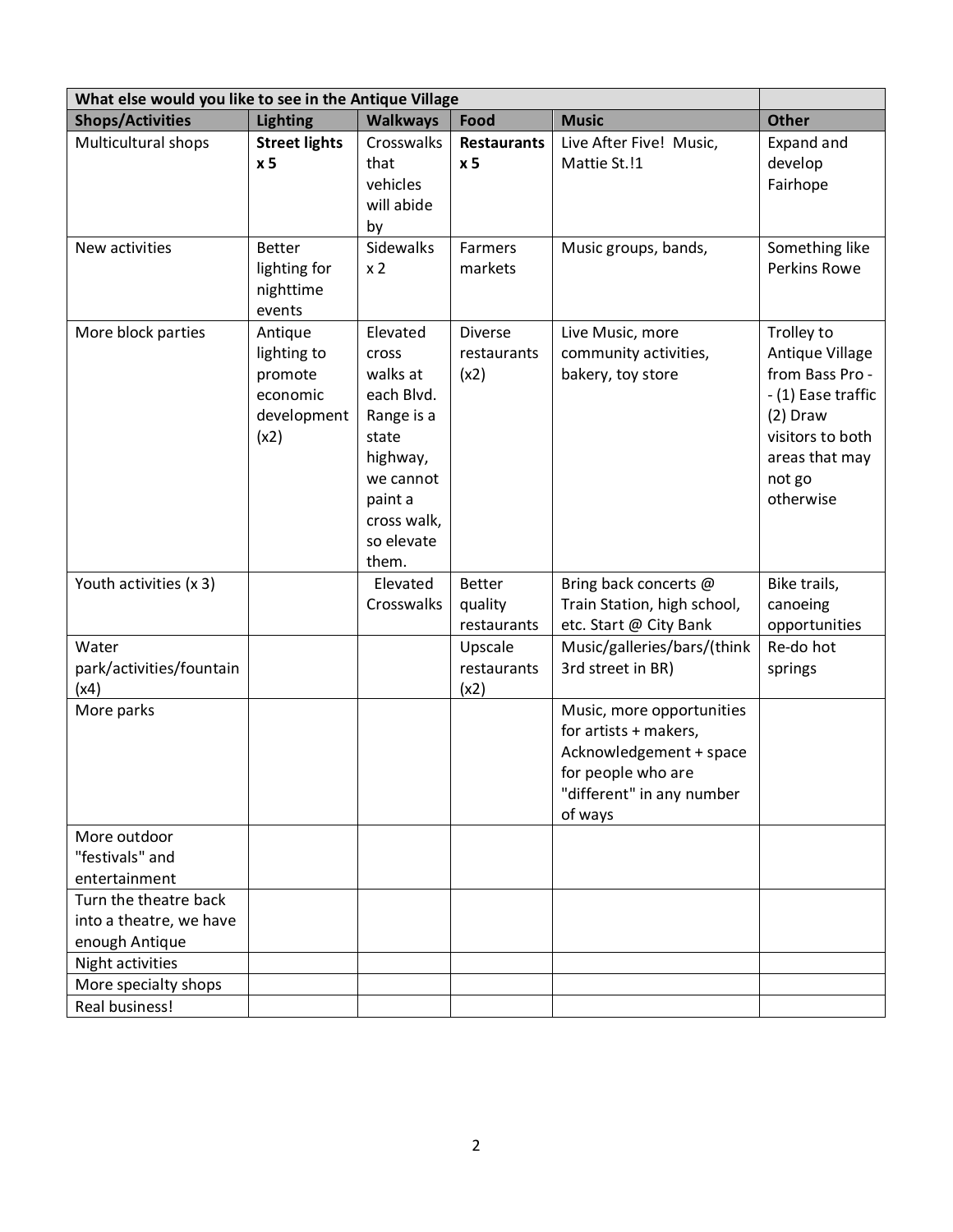| What types of Activities do we Need For The Elderly? |                                                                                                     |                             |                                                                                                         |  |  |
|------------------------------------------------------|-----------------------------------------------------------------------------------------------------|-----------------------------|---------------------------------------------------------------------------------------------------------|--|--|
| <b>Around Water</b>                                  | <b>Health</b>                                                                                       | <b>Parks</b>                | <b>Other</b>                                                                                            |  |  |
| Boat launch (x3)                                     | Affordable exercise programs<br>+ facilities                                                        | Picnic area                 | Music                                                                                                   |  |  |
| Water park                                           | Easy access to medical and<br>cultural events                                                       | Biking areas and<br>trails  | Shooting range                                                                                          |  |  |
| Fishing (x3)                                         | Support for the elderly and<br>caregiver of dementia and<br>Alzheimer's                             | Parks                       | Cultural complex                                                                                        |  |  |
| River swimming<br>(x2)                               | Health related programs                                                                             | Camping<br>Recreation       | Foster grandparents (x2)                                                                                |  |  |
| Canoe (x2)                                           | More day cares                                                                                      | Public community<br>gardens | Communities - integrated!<br>Music, foster grandparents,<br>adopt-a-grandparent, also<br>good for kids! |  |  |
| Tubing                                               | Centers that are multi-use<br>meals, health care,<br>transportation, involvement<br>with other ages |                             | transportation at all times                                                                             |  |  |
| RV park w/ boat<br>+ kayak access                    |                                                                                                     |                             | Plug it up Plug it up                                                                                   |  |  |
| Dredge clean up<br>public area                       |                                                                                                     |                             |                                                                                                         |  |  |

| What cultural and recreational activities do we need? |                            |                                |                        |  |  |
|-------------------------------------------------------|----------------------------|--------------------------------|------------------------|--|--|
| <b>Culture</b>                                        | <b>Shopping</b>            | <b>Outdoors</b>                | <b>Other</b>           |  |  |
| <b>Church Events</b>                                  | Large convention<br>center | Sports place                   | <b>Museums</b>         |  |  |
| <b>Recreational Center</b>                            | Mall                       | <b>Biking trail</b>            | Dance Hall             |  |  |
|                                                       |                            | Hiking trail                   | Arcade                 |  |  |
|                                                       |                            | Swimming pool                  | Skating rink           |  |  |
|                                                       |                            | Water parks                    | <b>Bowling Alley</b>   |  |  |
|                                                       |                            | Parks                          | Laser tag              |  |  |
|                                                       |                            | Spring Park updates            | <b>Trampoline Park</b> |  |  |
|                                                       |                            | <b>Skate Park</b>              | Movie Theatre          |  |  |
|                                                       |                            | Add on to Willow Woods<br>Park |                        |  |  |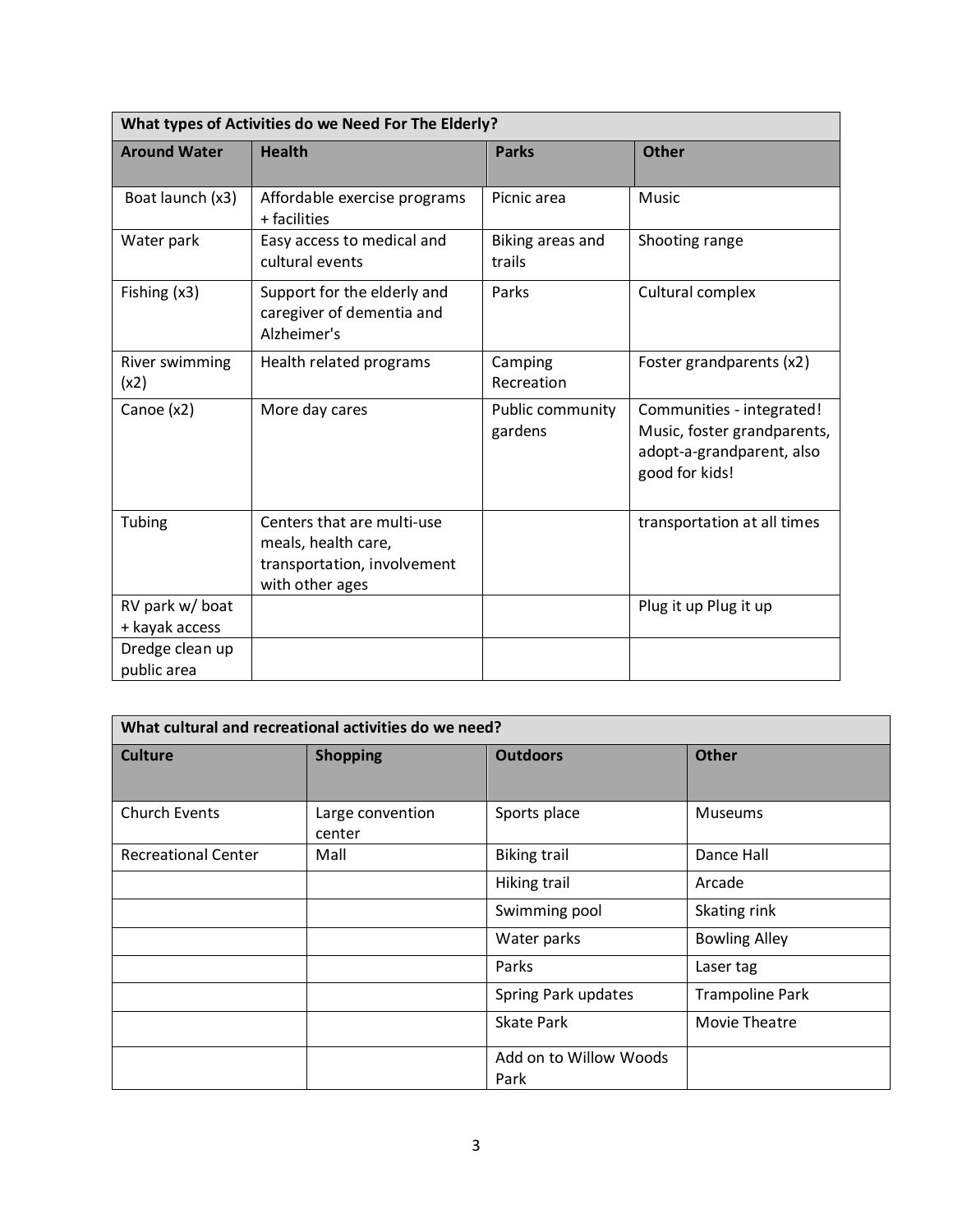| <b>What Recreational Activities Do You Travel For?</b> |                                                           |                                                                                  |                                                                                         |  |  |
|--------------------------------------------------------|-----------------------------------------------------------|----------------------------------------------------------------------------------|-----------------------------------------------------------------------------------------|--|--|
| <b>Other</b>                                           | <b>Music</b>                                              | <b>Arts/Culture</b>                                                              | <b>Outdoor</b>                                                                          |  |  |
| Family activities                                      | Music and art.<br>Community band +<br>music training      | Civic center                                                                     | Disc golf                                                                               |  |  |
| Restaurants (x3)                                       | Live music, craft<br>fairs, festivals,<br>theater, hiking | Ballet + other cultural<br>events                                                | Shooting range                                                                          |  |  |
| Activities for youth,<br>Area 51, bowling<br>ally      | Funds for music<br>program                                | An arts center so that<br>there can be theatrical<br>productions and<br>concerts | Access to Amite, upgraded play<br>parks, rubbberflows water,<br>new equip., event arena |  |  |
| Sky zone                                               | Music                                                     | Performing arts                                                                  | <b>Running/Walking/Hiking trails</b><br>x <sub>4</sub>                                  |  |  |
| Kids sporting events                                   | Nate Life (x2)                                            | Entertainment                                                                    | Tubing, canoeing, Boating,<br>Kayaking (x2)                                             |  |  |
| Everything x 3                                         | Concerts (x2)                                             | Selling art, rock<br>climbing, socializing,<br>outdoors activities               | Biking x 9                                                                              |  |  |
| Nice date nights                                       |                                                           | Festivals (x2)                                                                   | Horseback riding, canoeing                                                              |  |  |
| Large use facility for<br>emergency                    |                                                           | Community activities<br>at public park                                           | Outdoor recreation                                                                      |  |  |
| <b>Track</b>                                           |                                                           | Art                                                                              | Native trail on Amite River (x2)                                                        |  |  |
| Nice large kid's<br>parks                              |                                                           |                                                                                  | Regional softball tournaments                                                           |  |  |
| <b>Small Restaurants</b>                               |                                                           |                                                                                  | Tennis movies                                                                           |  |  |
| white light nights                                     |                                                           |                                                                                  | Skate park, BMX                                                                         |  |  |
|                                                        |                                                           |                                                                                  | Nice park, zoo                                                                          |  |  |
|                                                        |                                                           |                                                                                  | Camping x 3                                                                             |  |  |
|                                                        |                                                           |                                                                                  | Nature trails                                                                           |  |  |

Expand historical Antique District, sidewalks, street lamps, small parks, HOUSING, strict regulations as to trash, cars in yards, etc., lawn care